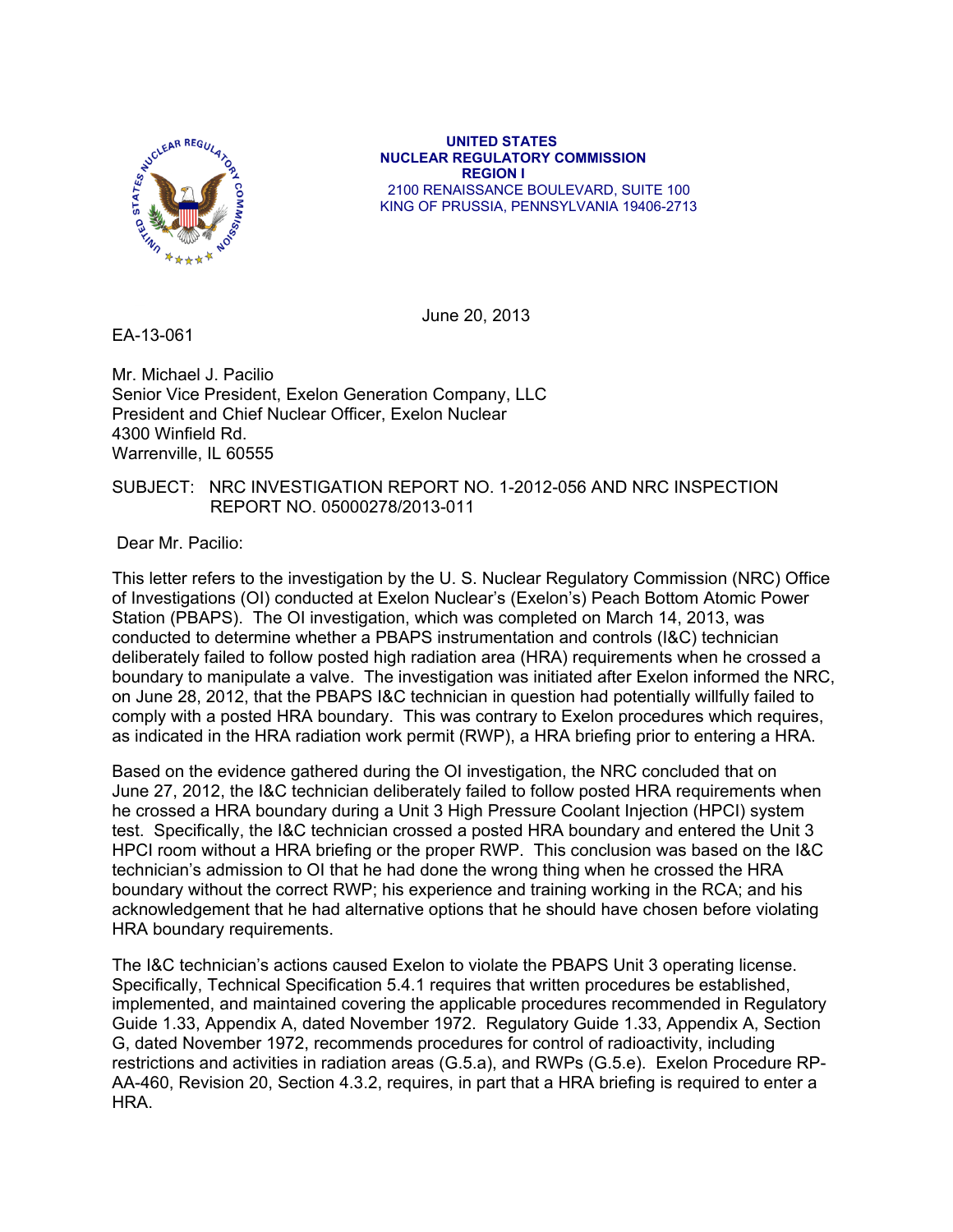Because the violation was caused by the deliberate action of the I&C technician, it was evaluated under the NRC's traditional enforcement process using the factors set forth in the NRC Enforcement Policy. After careful consideration of these factors, the NRC concluded that this violation should be classified at Severity Level (SL) IV. In reaching this decision, the NRC considered that the significance of the underlying violation was minor because, while the I&C technician crossed a posted HRA boundary, the radiological conditions at the time did not actually constitute a HRA area in accordance with the regulatory definition of a HRA. However, the NRC decided to increase the significance of this violation to SL IV since it was deliberate and the NRC's regulatory program is based, in part, on licensees and their contractors acting with integrity.

In accordance with Section 2.3.2 of the Enforcement Policy, and with the approval of the Director, Office of Enforcement, this issue has been characterized as a non-cited violation (NCV 05000278/2013011-01, Failure to Comply with a Posted High Radiation Area Boundary), because: (1) Exelon placed the issue in its CAP (CR No. 1382220); (2) Exelon identified the issue and immediately conducted an investigation; (3) the violation was not repetitive as a result of inadequate corrective action; and, (4) although the violation was willful, (a) Exelon identified the violation, notified the NRC, and took significant corrective and remedial actions; (b) the violation involved the acts of an individual who was not considered a licensee official with oversight of regulated activities as defined in the Enforcement Policy; and (c) the violation did not involve a lack of management oversight and was the result of the isolated action of the employee.

The NRC has concluded that information regarding the reason for the violation, the corrective actions taken and planned to correct the violation and prevent recurrence, and the date when full compliance was achieved is already adequately addressed on the docket in this letter. Therefore, you are not required to respond to this letter unless the description herein does not accurately reflect your corrective actions or your position. If you contest this NCV or its significance, you should provide a response within 30 days of the date of this letter, with the basis for your denial, to the U.S. Nuclear Regulatory Commission, ATTN.: Document Control Desk, Washington, D.C. 20555-0001, with copies to the Regional Administrator, Region I, 2100 Renaissance Boulevard, Suite 100, King of Prussia, PA 19406; the Director, Office of Enforcement, U.S. Nuclear Regulatory Commission, Washington, D.C. 20555-0001; and the NRC Senior Resident Inspector at Peach Bottom.

In accordance with 10 CFR 2.390 of the NRC's "Rules of Practice," a copy of this letter, its enclosure, and your response, if you choose to provide one, will be available electronically for public inspection in the NRC Public Document Room and from the NRC's Agency-wide Documents Access and Management System (ADAMS), accessible from the NRC Web site at http://www.nrc.gov/reading-rm/adams.html.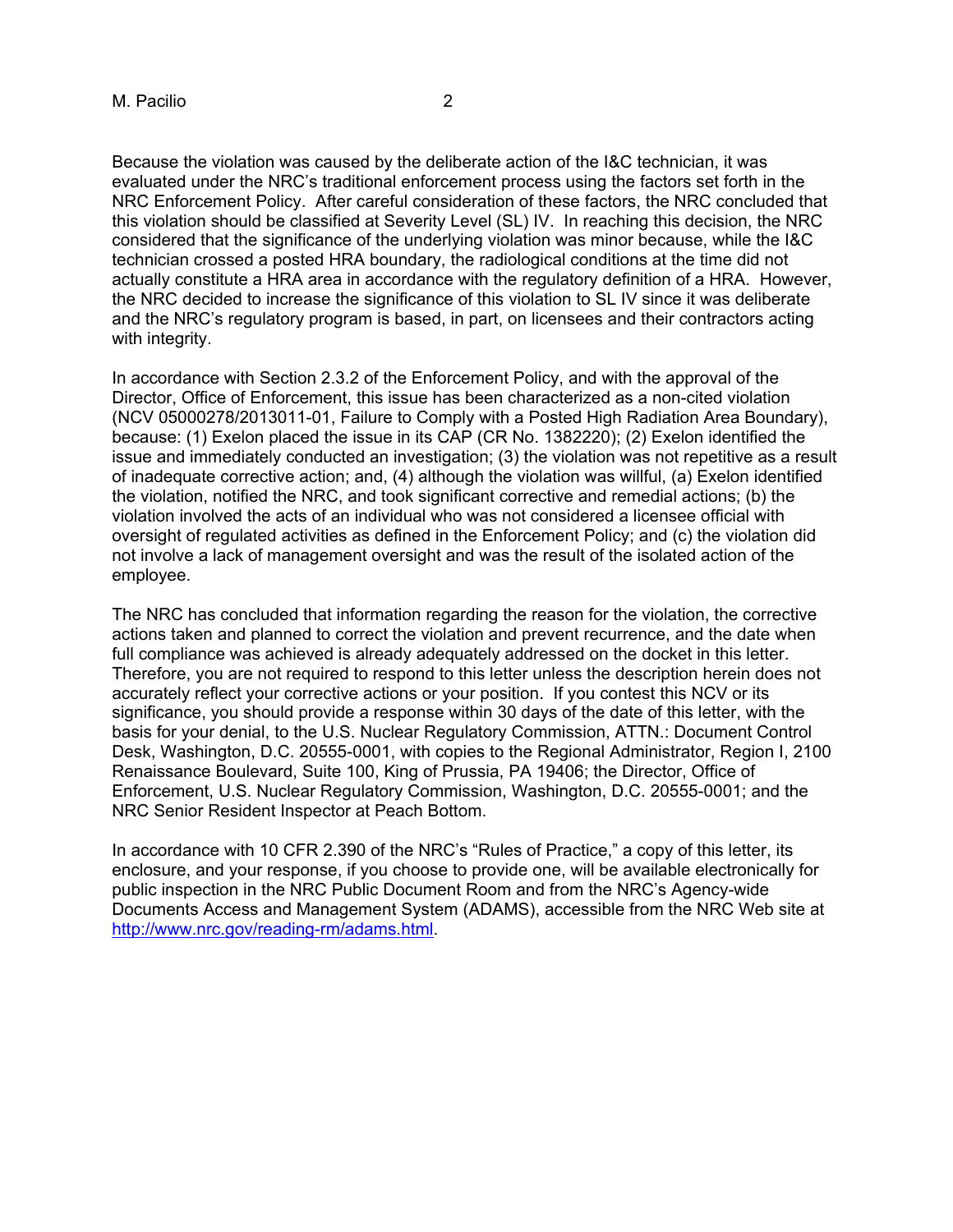M. Pacilio 3

Should you have any questions regarding this letter, please contact Mr. Mel Gray at (610) 337- 5209.

Sincerely,

*<i><u> /RA/</u>*  $\sim$ 

Darrell J. Roberts, Director Division of Reactor Projects Region I

Docket Nos.: 50-278 License Nos.: DPR-56

cc: Distribution via ListServ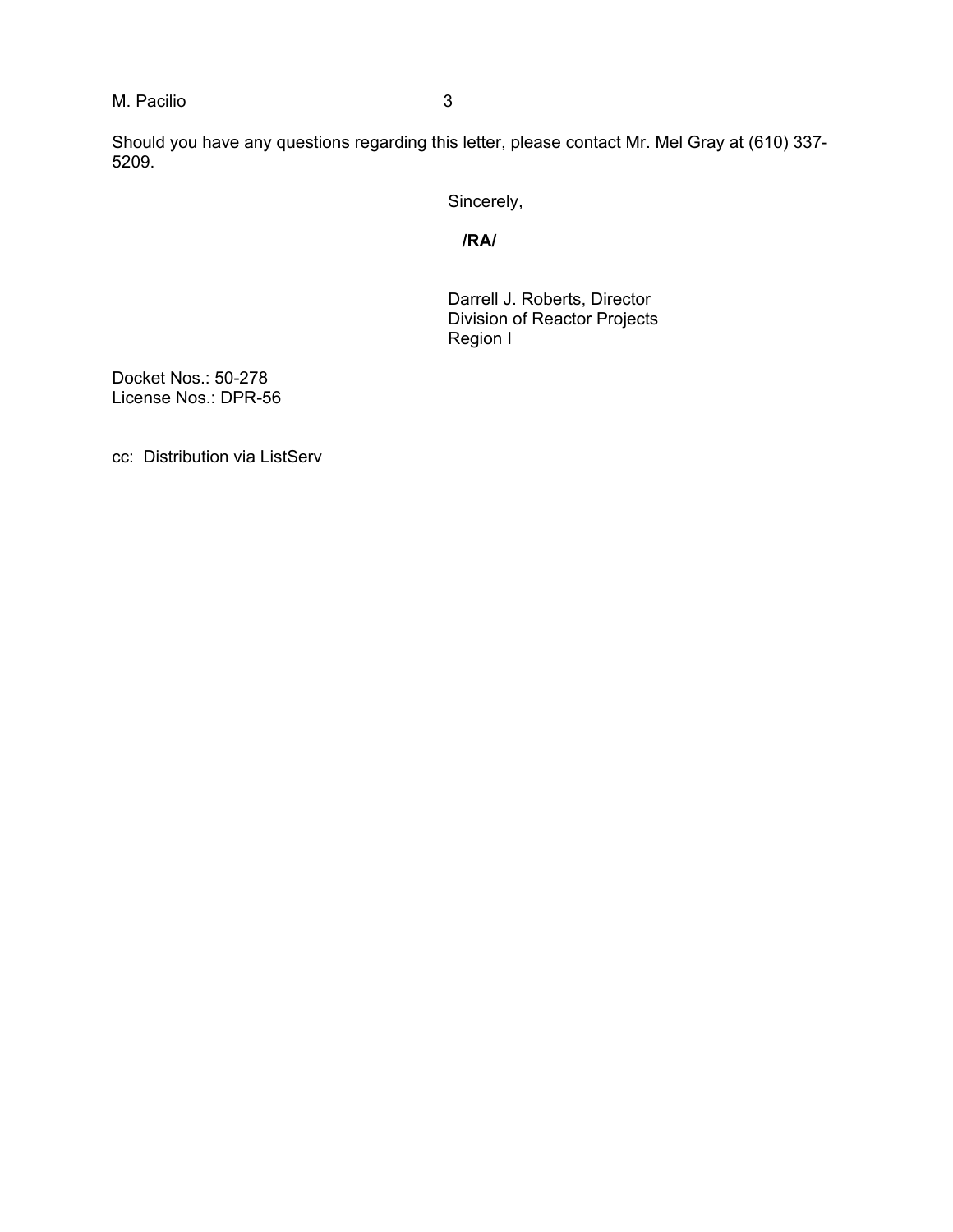M. Pacilio 3

Should you have any questions regarding this letter, please contact Mr. Mel Gray at 610-337- 5209.

Sincerely,

**/RA/** 

Darrell J. Roberts, Director Division of Reactor Projects Region I

Docket Nos.: 50-278 License Nos.: DPR-56

cc: Distribution via ListServ

DOC NAME: S:\Enf-allg\Enforcement\Proposed-Actions\Region1\Peach Bottom HRA Req NCV-IV EA-13-061.docx ADAMS Accession No.: **ML13171A193** 

| <b>SUNSI Review/</b> |                | X<br><b>Non-Sensitive</b><br>$\Box$<br>Sensitive |                                       |                       | <b>Publicly Available</b><br>x<br>Г<br>Non-Publicly Available |              |
|----------------------|----------------|--------------------------------------------------|---------------------------------------|-----------------------|---------------------------------------------------------------|--------------|
| <b>OFFICE</b>        | RI/ORA         | RI/DRP                                           | <b>RI\DRS</b>                         | <b>RI\DRS</b>         | <b>RIOI</b>                                                   | RI/ORA       |
| <b>NAME</b>          | C Crisden/CJC* | M Gray/MG*                                       | J Noggle/JPN*                         | C Miller/ CGM*        | J Teator/JAT*                                                 | B Harris/BH* |
| <b>DATE</b>          | 05/14/13       | 05/28/13                                         | 05/30/13                              | 05/31/13              | 05/31/13                                                      | 06/03/13     |
| <b>OFFICE</b>        | <b>RIORA</b>   | <b>OE</b>                                        | <b>NRR</b>                            | OGC                   | RI/DRP                                                        |              |
| <b>NAME</b>          | D Holody/DJH*  | R Carpenter/via<br>email                         | l M Halter/ D Willis<br>for via email | B Klukan/via<br>email | D Roberts/DJR                                                 |              |
| <b>DATE</b>          | 06/03/13       | 06/04/13                                         | 06/12/13                              | 06/07/13              | 06/20 /13                                                     |              |

\*See Previous Concurrence OFFICIAL RECORD COPY